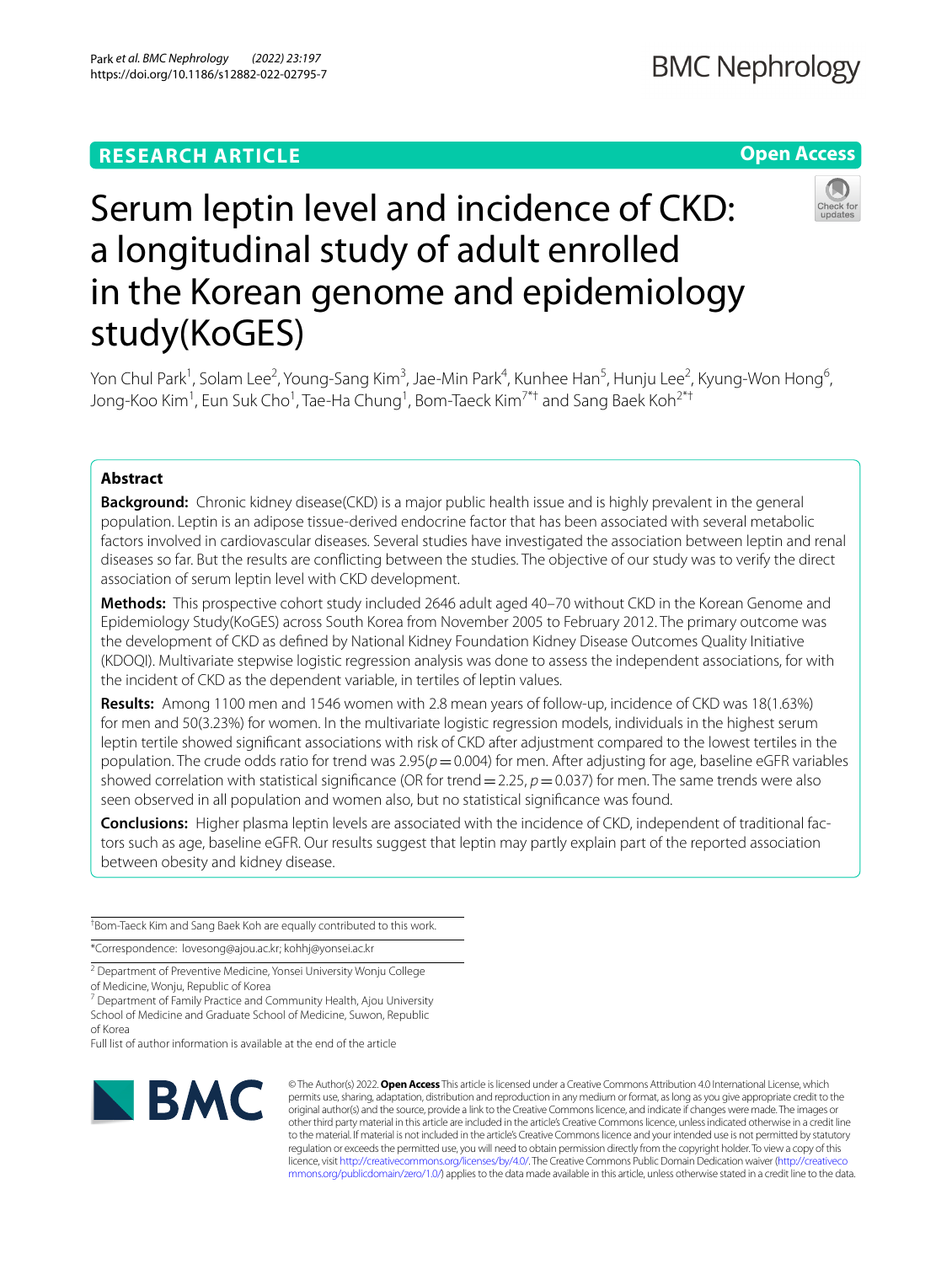**Keywords:** Leptin, Chronic kidney disease(CKD), Korean Genome and Epidemiology Study(KoGES)

## **Background**

Chronic kidney disease(CKD) is characterized by a progressive deterioration in renal function over a period of months or years accompanied by structural abnormalities of the kidney and other organs in the body, such as those involved in the skeletal and cardiovascular systems [[1\]](#page-7-0).

CKD is a major public health issue and is; highly prevalent in the general population. The National Health and Nutrition Examination Surveys showed that the prevalence of CKD increased from 10.0% in 1994–1998 to 13.1% in 1999–2004 [[2\]](#page-7-1). CKD is extremely common among Asian populations. The prevalence of CKD in the adult Japanese population is 19.1% [[3\]](#page-7-2), and that in Beijing is 13.0% [\[4\]](#page-7-3). In the Korean population, the prevalence of CKD is 13.7% in those living in urban areas; according to these fndings, 3.2 million urban Korean individuals aged 35 years or older may have CKD [[5\]](#page-7-4).

Reduced estimated glomerular fltration rate(eGFR) and excessive proteinuria are associated with increased risks of end stage renal disease (ESRD), CKD related cardiovascular diseases and other comorbidities [[6](#page-7-5)]. CKD was defned as an eGFR of < 60 mL/min/1.73m2, consistent with the National Kidney Foundation Kidney Disease Outcomes Quality Initiative (KDOQI) guidelines for stage 3 chronic kidney disease [[7\]](#page-7-6) For the prevention of these detrimental consequences of CKD, it is essential to determine the highly predictable risk factors of CKD.

Leptin is an adipose tissue-derived endocrine factor that has been associated with several metabolic, infammatory, and hemostatic factors involved in the development of hypertension and cardiovascular diseases [\[8](#page-7-7)]. Several studies have investigated the association between leptin and renal diseases, Previous experimental animal studies have suggested that higher leptin levels may cause hyperglycemia, elevations in blood pressure (mediated through increased sympathetic activity), and renal dysfunction [[9\]](#page-7-8). In general population-based studies, higher plasma leptin levels were positively associated with CKD in a multi-ethnic, population-based sample of US adults  $[10]$  $[10]$ .

Thus, to resolve this issue given the conflicting results between animal and human studies, we prospectively evaluated the relationship between baseline leptin levels and the new onset CKD events for 2.8 years in a Korean Genome and. Epidemiology Study(KoGES) cohort. This study aimed to verify the direct association of serum leptin level with CKD development.

## **Methods**

## **Data Source and Study Approval**

The Korean Genome and Epidemiology Study (KoGES) is a population-based prospective cohort in South Korea which is conducted in the Korean general population by the Korea National Institute of Health (KNIH). The participants have been followed-up every 2 years. The health check-up and measurements of biomarkers are carried out at each visit to identify risk factors for the development of chronic disease (e.g., hypertension, diabetes, osteoporosis, and cardiovascular disease), diet profle, lifestyle (e.g., alcohol intake, smoking, and exercise) and diverse environmental factors. The study was based on data Korean Genome and Epidemiology Study on the Atherosclerosis Risk of Rural Areas in the Korean General Population (KoGES-ARIRANG), part of the KoGES which included participants from 40–70 years of age who resided in the Wonju and Pyengchang areas of the Republic of Korea. In this study, 6,444 Korean adults aged 40–69 years were recruited from two Korean cities (Wonju and Pyeongchang), and were followed up biennially over a 7-year period  $[11-13]$  $[11-13]$  $[11-13]$ . The study was conducted in accordance with the Declaration of Helsinki. Informed written consent was obtained from all participants. Demographic information was collected at the baseline and follow-up examination using a standard questionnaire that was administered during face-to-face interviews. The study was approved by the institutional review board of Yonsei University Wonju College of Medicine (IRB No. 2020–02-0018).

## **Study population**

We used data from KoGES-ARIRANG to assess the incidence and risk factors of chronic kidney disease as per serum leptin level. Adults aged 40–70 years from the rural areas of Wonju and Pyeongchang were enrolled where demographic shifts are infrequent and high longterm follow up rates are expected. All study participants which did not done the frst follow-up survey were frst excluded. And individuals whose leptin levels were not evaluated at baseline, and whose GFR was less than  $60 \text{ mL/min}/1.73 \text{m}^2$  also excluded.

#### **Endpoint defnition**

The endpoint was the development of CKD at the followup visit, defned based on the National Kidney Foundation KDOQI defnition for chronic kidney disease (eGFR of<60 mL/min/1.73m2). eGFR was calculated using the Modifcation of Diet in Renal Disease (MDRD) equation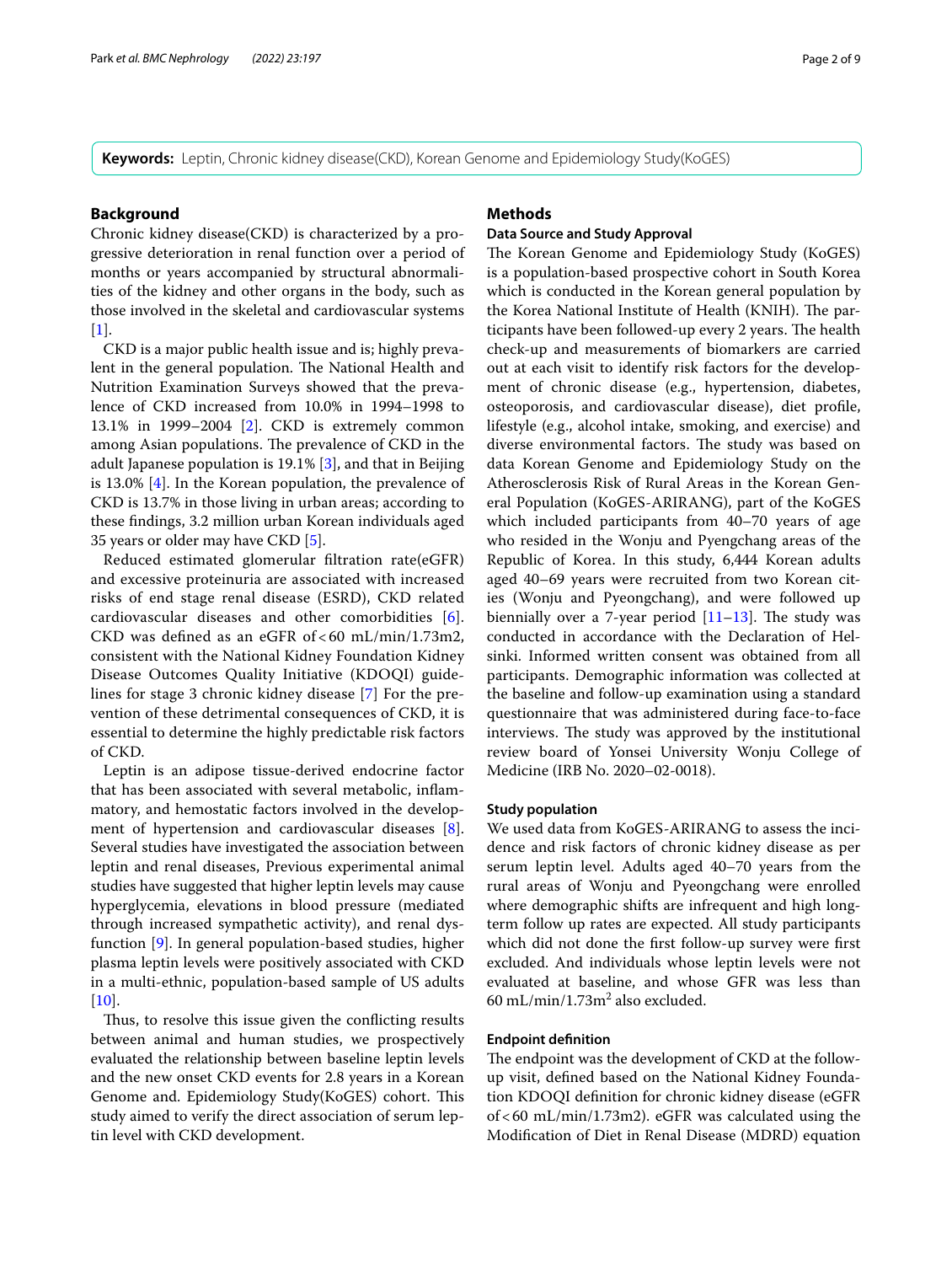$(eGFR = 186 \times [serum \ Cr] - 1.154 \times [age] - 0.203 \times [0.742]$ if women]) which is known to be more accurate than other Equation [\[14](#page-7-12)].

#### **Statistical analysis**

The data were expressed as means, medians, and frequencies. A t-test or Mann–Whitney U test was conducted to compare continuous variables. Meanwhile, the chi-square test was performed to compare categorical variables. All analyses were performed separately according to sex. Analysis of variance was performed to check the diferences in the variables between the three groups. Multivariate logistic regression analysis was used to assess independent associations with incident CKD as the dependent variable in tertiles of leptin values. The potential confounder included age and baseline eGFR. No imputation was used for missing values as any subject with missing leptin and eGFR at baseline and follow-up were excluded during participant selection. The tertile cut-off points were 1.69 and 2.91 ng/mL for men  $(n=1,039)$  and 6.08 and 9.89 ng/mL for women (*n*=1,409). Results were expressed as odds ratios (ORs) along with their corresponding 95% confdence intervals (CIs). Age-adjusted ORs were frst calculated (model 1), and the results were further adjusted for baseline eGFR (model 2). The results were further adjusted for age and baseline eGFR as continuous variables (model 3).

All analyses were performed using R version 3.6.2. *P* values of <0.05 were considered significant.

#### **Results**

## **Cohort characteristics**

The baseline survey, carried out from November 2005 to February 2012, included 6,444 adults (2,563 men and 3,881 women) aged 40—70 years. All study participants were invited to the frst follow-up survey (May 2008 to October 2017) and 4,859 (75.4%) attended. We excluded 2,051 individuals whose leptin levels were not evaluated at baseline, and 162 whose GFR was less than 60 mL/  $min/1.73m^2$ . A total of 2,646 individuals were included in the fnal analysis (1100 men and 1546 women) (Fig. [1](#page-2-0)).

Table [1](#page-3-0) shows the clinical and biochemical features of the study cohort. The mean age of the study population was 56.20 (standard deviation[SD]: 8.04) years for men

<span id="page-2-0"></span>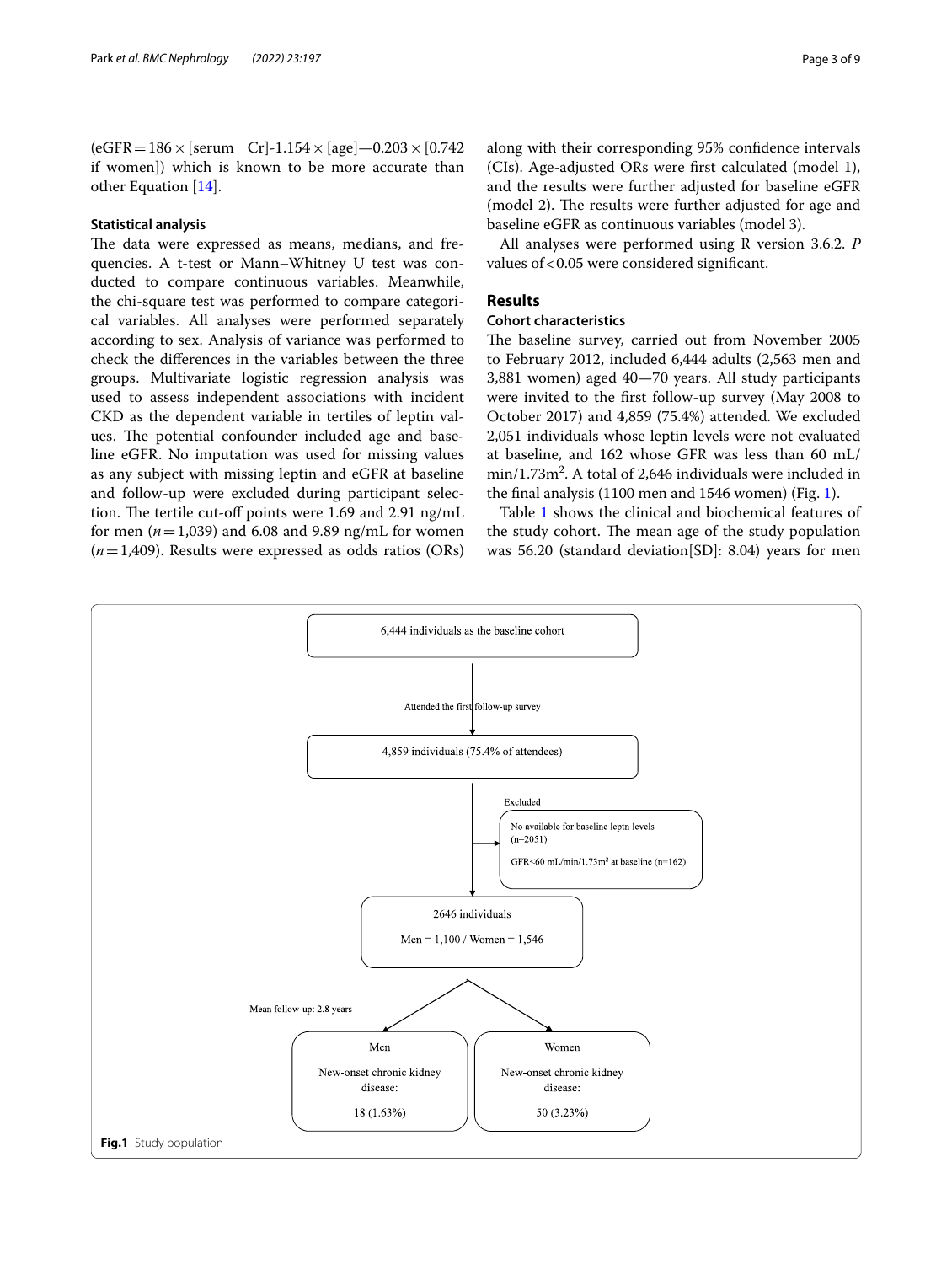#### <span id="page-3-0"></span>**Table 1** Baseline characteristics of study population

|                                                                                                                                                |                | Men             | Women          | P       |
|------------------------------------------------------------------------------------------------------------------------------------------------|----------------|-----------------|----------------|---------|
| N                                                                                                                                              | 2646           | 1100            | 1546           | < 0.001 |
| Age, years                                                                                                                                     | 54.99 (8.18)   | 56.20 (8.04)    | 54.14 (8.18)   | < 0.001 |
| Hypertension, n (%)                                                                                                                            | 550 (20.79)    | 213 (19.39)     | 337 (21.79)    | 0.135   |
| Diabetes mellitus, n (%)                                                                                                                       | 230 (8.70)     | 118 (10.75)     | 112 (7.22)     | 0.002   |
| Dyslipidemia, n (%)                                                                                                                            | 147 (5.54)     | 64 (5.79)       | 83 (5.36)      | 0.642   |
| Myocardial infarction, n (%)                                                                                                                   | 46 (1.73)      | 15 (1.38)       | 31 (1.99)      | 0.228   |
| Cerebrovascular accident, n (%)                                                                                                                | 40 (1.50)      | 22 (2.020)      | 17(1.13)       | 0.077   |
| Current smoking, n (%)                                                                                                                         | 463 (17.50)    | 441 (40.01)     | 22 (1.43)      | < 0.001 |
| Regular exercise, n (%)                                                                                                                        | 720 (27.20)    | 272 (24.70)     | 448 (28.98)    | 0.014   |
| Body mass index, kg/m <sup>2</sup>                                                                                                             | 24.65 (3.14)   | 24.33 (2.95)    | 24.88 (3.25)   | < 0.001 |
| Waist circumference, cm                                                                                                                        | 83.67 (8.62)   | 86.40 (7.72)    | 81.72 (8.70)   | < 0.001 |
| Systolic BP, mmHg                                                                                                                              | 127.20 (17.55) | 129.01 (17.14)  | 125.91 (17.74) | < 0.001 |
| Diastolic BP, mmHg                                                                                                                             | 83.00 (11.79)  | 84.73 (11.34)   | 81.76 (11.95)  | < 0.001 |
| Fasting glucose, mg/dL                                                                                                                         | 95.29 (19.92)  | 98.83 (24.05)   | 92.76 (17.83)  | < 0.001 |
| HbA1c                                                                                                                                          | 5.61(0.80)     | 5.65(0.85)      | 5.58 (0.76)    | 0.022   |
| HDL-cholesterol, mg/dL                                                                                                                         | 46.91 (11.09)  | 45.54 (11.59)   | 44.89 (10.62)  | < 0.001 |
| LDL-cholesterol, mg/dL                                                                                                                         | 118.67 (33.07) | 113.93 (32.35)  | 122.05 (33.17) | < 0.001 |
| Triglycerides, mg/dL                                                                                                                           | 147.94 (98.06) | 167.00 (115.88) | 134.39 (80.43) | < 0.001 |
| HOMA-IR, units                                                                                                                                 | 1.98(1.60)     | 1.97(2.10)      | 1.99(1.13)     | 0.782   |
| hs-CRP, mg/L                                                                                                                                   | 2.07(4.95)     | 2.40(6.02)      | 1.82(3.98)     | 0.006   |
| eGFR, mL/min/1.73 $m2$                                                                                                                         | 76.14 (9.90)   | 78.38 (10.81)   | 74.55 (8.86)   | < 0.001 |
| Leptin, ng/L                                                                                                                                   | 6.42(5.47)     | 2.74(2.04)      | 9.04(5.64)     | < 0.001 |
| RP blood pressure: HDL bigh density lipoprotein: LDL low density lipoprotein: TG triglyceride: HOMA-IR Homeostasis Model Assessment of Insulin |                |                 |                |         |

BP, blood pressure; HDL, high density lipoprotein; LDL, low density lipoprotein; TG, triglyceride; HOMA-IR, Homeostasis Model Assessment of Insulin Resistance; hs-CRP, high sensitivity-C reactive protein; eGFR, estimated glomerular fltration rate

and  $54.14$  (SD  $8.18$ ) years for women. The mean eGFR were  $78.38 \pm 10.81 \text{ mL/min} / 1.73 \text{m}^2$  and  $74.55 \pm 8.86 \text{ mL} / 1.73 \text{ m}^2$  $\text{min}/1.73\text{m}^2$  in men and women, respectively. The average BMI were 24.33 kg/m<sup>2</sup> in men and 24.88 kg/m<sup>2</sup> in women. The median leptin level in women (9.04 ng/ mL, SD 2.04) was signifcantly higher than that in men  $(2.74 \text{ ng/mL}, SD 5.64)$  $(P<0.001)$ .

The patients' characteristics were divided in to three groups based on tertiles of leptin values; since leptin values difer according to sex, analysis were performed separately. (Table [2\)](#page-4-0) For all populations, age, hypertension history, smoking history, BMI, fasting glucose levels, waist circumference, LDL-cholesterol levels, and Homeostasis Model Assessment of Insulin Resistance (HOMA-IR), baseline eGFR were diferent among the groups. In the male population, signifcant diferences were observed in history of diabetes mellitus, history of dyslipidemia, systolic and diastolic blood pressure history of diabetes mellitus, history of hypertension, HbA1c and triglyceride levels, in addition to the aforementioned variables. In the female population, signifcant diferences were observed in history of dyslipidemia, BMI, waist circumference, systolic and diastolic blood pressure, LDL-cholesterol levels, triglyceride levels, HOMA-IR, and hs-CRP level.

## **Serum leptin and CKD**

In the multivariate logistic regression models, individuals in the highest serum leptin tertile showed signifcant associations with CKD risk after adjustment compared with those in the lowest tertiles in the population. The odds ratio for trend was  $1.15(P=0.394)$  (Table [3\)](#page-6-0). More pronounced tendency was observed in men. The odds ratio for trend was 3.19 after adjusting for age in men and statistical significance was noted  $(P=0.002)$ . Model 2 showed same tendency after adjusting eGFR. (OR for trend = 2.13, *P*>0.049) Analyses after additionally adjusting for age and eGFR showed correlation with statistical signifcance between serum leptin and CKD risk (OR for trend=2.25,  $P=0.037$ ). The same trends were also observed in women but no statistical signifcance was found.

## **Discussion**

Our results showed that CKD recurred signifcantly more frequently in the high serum leptin group in men. The findings of some studies support this result. In a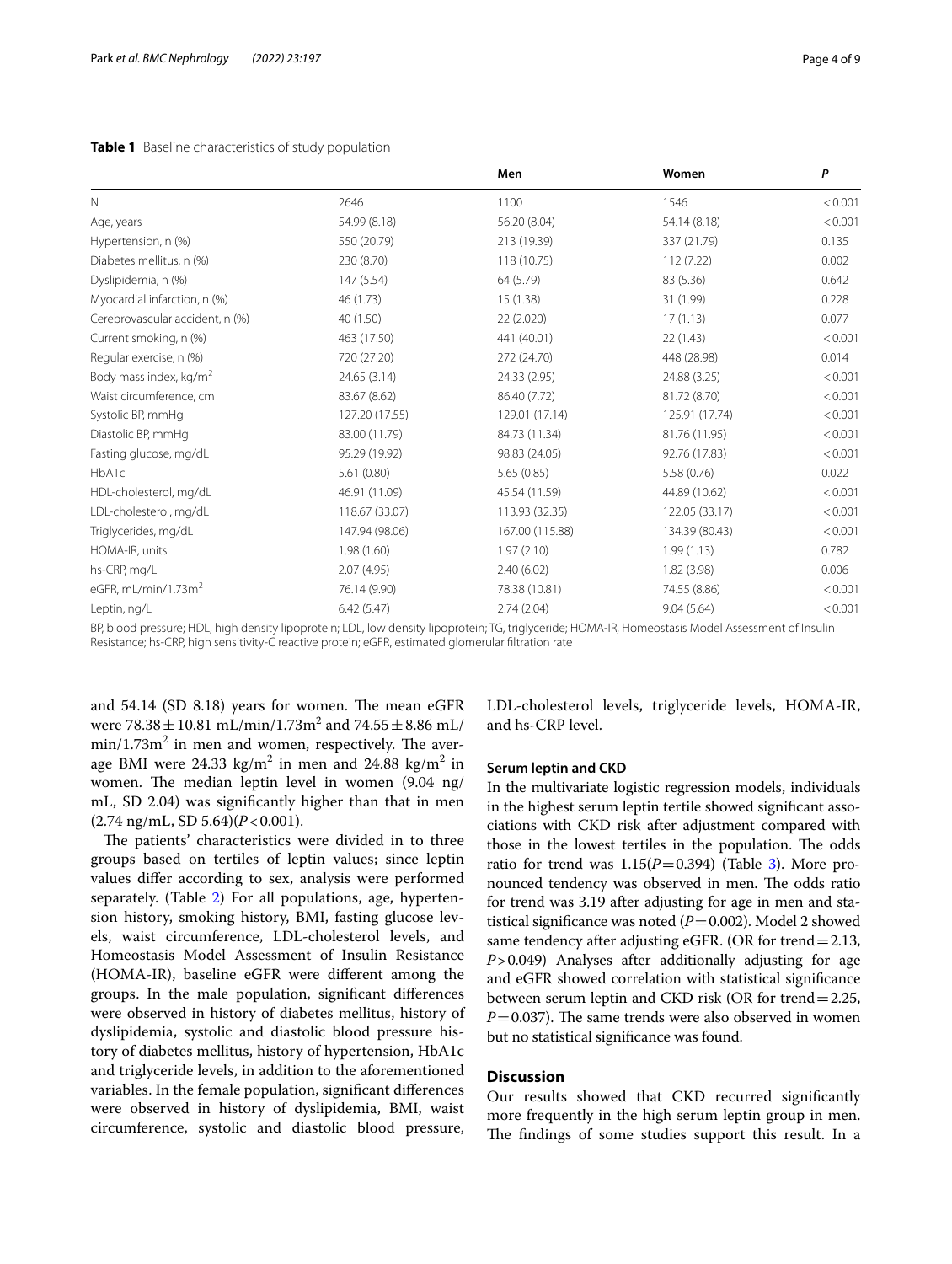## <span id="page-4-0"></span>**Table 2** Correlation between serum leptin level group and other components

|                                           | Serum leptin level |                  |                 |         |  |
|-------------------------------------------|--------------------|------------------|-----------------|---------|--|
|                                           | Tertile 1          | <b>Tertile 2</b> | Tertile 3       | P       |  |
| All                                       |                    |                  |                 |         |  |
| N (%)                                     | 872                | 873              | 901             |         |  |
| Age, years                                | 56.53 (8.09)       | 54.36 (8.28)     | 54.13 (7.98)    | < 0.001 |  |
| Hypertension, n (%)                       | 137(15.7)          | 168 (19.3)       | 245 (27.18)     | < 0.001 |  |
| Diabetes mellitus, n (%)                  | 75 (8.6)           | 89 (10.18)       | 66 (7.36)       | 0.350   |  |
| Dyslipidemia, n (%)                       | 40 (4.53)          | 50 (5.73)        | 57 (6.34)       | 0.100   |  |
| Myocardial infarction, n (%)              | 9(1.05)            | 17 (1.99)        | 19(2.15)        | 0.078   |  |
| Cerebrovascular accident, n (%)           | 13(1.51)           | 18(2.11)         | 8(0.91)         | 0.293   |  |
| Current smoking (%)                       | 334 (38.25)        | 110 (12.65)      | 19(2.12)        | < 0.005 |  |
| Regular exercise (%)                      | 211 (24.25)        | 254.48 (29.15)   | 254 (28.17)     | 0.067   |  |
| Body mass index, kg/m <sup>2</sup>        | 23.07 (2.60)       | 24.33 92.69)     | 26.49 (3.08)    | < 0.001 |  |
| Waist circumference, cm                   | 82.48 (7.74)       | 82.88 (9.21)     | 85.57 (8.52)    | < 0.001 |  |
| Systolic BP, mmHg                         | 126.89 (17.05)     | 126.91 (17.59)   | 127.77 (18.00)  | 0.295   |  |
| Diastolic BP, mmHg                        | 83.23 (11.49)      | 82.89 (11.78)    | 82.87 (12.09)   | 0.530   |  |
| Fasting glucose, mg/dL                    | 95.96 (21.02)      | 96.47 (22.37)    | 93.49 (15.76)   | 0.008   |  |
| HbA1c                                     | 5.56(0.80)         | 5.64(0.93)       | 5.62(0.67)      | 0.218   |  |
| HDL-cholesterol, mg/dL                    | 47.14 (11.79)      | 45.98 (11.03)    | 47.60 (10.39)   | 0.365   |  |
| LDL-cholesterol, mg/dL                    | 111.15 (31.86)     | 117.22 (31.63)   | 127.37 (33.61)  | < 0.001 |  |
| Triglycerides, mg/dL                      | 149.12 (114.04)    | 145.38 (95.17)   | 149.29 (83.00)  | 0.964   |  |
| HOMA-IR, units                            | 1.59(1.16)         | 2.05(2.14)       | 2.29(1.25)      | < 0.001 |  |
| hs-CRP, mg/L                              | 2.12(6.09)         | 2.02(4.29)       | 2.06(4.26)      | 0.825   |  |
| Baseline eGFR, mL/min/1.73m <sup>2</sup>  | 78.57 (10.21)      | 75.87 (9.91)     | 74.05 (9.04)    | < 0.001 |  |
| Follow-up eGFR, mL/min/1.73m <sup>2</sup> | 82.71 (11.72)      | 80.18 (11.45)    | 77.73 (10.45)   | < 0.001 |  |
| Leptin, ng/L                              | 1.82(0.69)         | 4.96(1.18)       | 12.29 (5.40)    | < 0.001 |  |
| Male                                      |                    |                  |                 |         |  |
| N (%)                                     | 362                | 363              | 375             |         |  |
| Age, years                                | 57.20 (8.18)       | 55.79 (7.97)     | 55.62 (7.91)    | 0.008   |  |
| Hypertension, n (%)                       | 40 (11.08)         | 73 (20.11)       | 101 (26.83)     | < 0.001 |  |
| Diabetes mellitus, n (%)                  | 15(4.16)           | 48 (13.13)       | 56 (14.91)      | < 0.001 |  |
| Dyslipidemia, n (%)                       | 13(3.6)            | 17(4.75)         | 34 (8.94)       | 0.002   |  |
| Myocardial infarction, n (%)              | 3(0.83)            | 4(1.12)          | 8(2.17)         | 0.121   |  |
| Cerebrovascular accident, n (%)           | 3(0.83)            | 9(2.51)          | 10(2.71)        | 0.072   |  |
| Current smoking (%)                       | 176 (48.75)        | 142 (39.05)      | 122 (32.53)     | < 0.001 |  |
| Regular exercise (%)                      | 76 (21.11)         | 99 (27.22)       | 97 (25.74)      | 0.151   |  |
| Body mass index, $kg/m2$                  | 22.11 (2.19)       | 24.33 (2.21)     | 26.47 (2.63)    | < 0.001 |  |
| Waist circumference, cm                   | 80.65 (6.40)       | 86.37 (5.92)     | 91.98 (6.19)    | < 0.001 |  |
| Systolic BP, mmHg                         | 125.96 (16.15)     | 129.07 (17.15)   | 131.89 (17.58)  | < 0.001 |  |
| Diastolic BP, mmHg                        | 82.86 (10.86)      | 84.55 (11.67)    | 86.70 (11.19)   | < 0.001 |  |
| Fasting glucose, mg/dL                    | 94.17 (20.63)      | 99.82 (22.85)    | 102.37 (21.86)  | < 0.001 |  |
| HbA1c                                     | 5.51(0.84)         | 5.65(0.83)       | 5.79 (0.87)     | < 0.001 |  |
| HDL-cholesterol, mg/dL                    | 48.58 (12.38)      | 45.02 (10.35)    | 43.12 (11.33)   | < 0.001 |  |
| LDL-cholesterol, mg/dL                    | 107.58 (30.48)     | 114.75 (33.29)   | 119.25 (32.23)  | < 0.001 |  |
| Triglycerides, mg/dL                      | 130.49 (93.56)     | 177.23 (134.73)  | 192.33 (106.79) | < 0.001 |  |
| HOMA-IR, units                            | 1.41(1.11)         | 1.80(1.32)       | 2.67(3.04)      | < 0.001 |  |
| hs-CRP, mg/L                              | 2.27(7.78)         | 2.17(4.81)       | 2.75 (4.99)     | 0.280   |  |
| Baseline eGFR, mL/min/1.73m <sup>2</sup>  | 80.58 (10.66)      | 78.04 (9.93)     | 76.57 (11.42)   | < 0.001 |  |
| Follow-up eGFR, mL/min/1.73m <sup>2</sup> | 85.25 (11.50)      | 82.03 (11.04)    | 81.18 (12.72)   | < 0.001 |  |
| Leptin, ng/L                              | 1.15(0.32)         | 2.20(0.34)       | 4.79 (2.26)     | < 0.001 |  |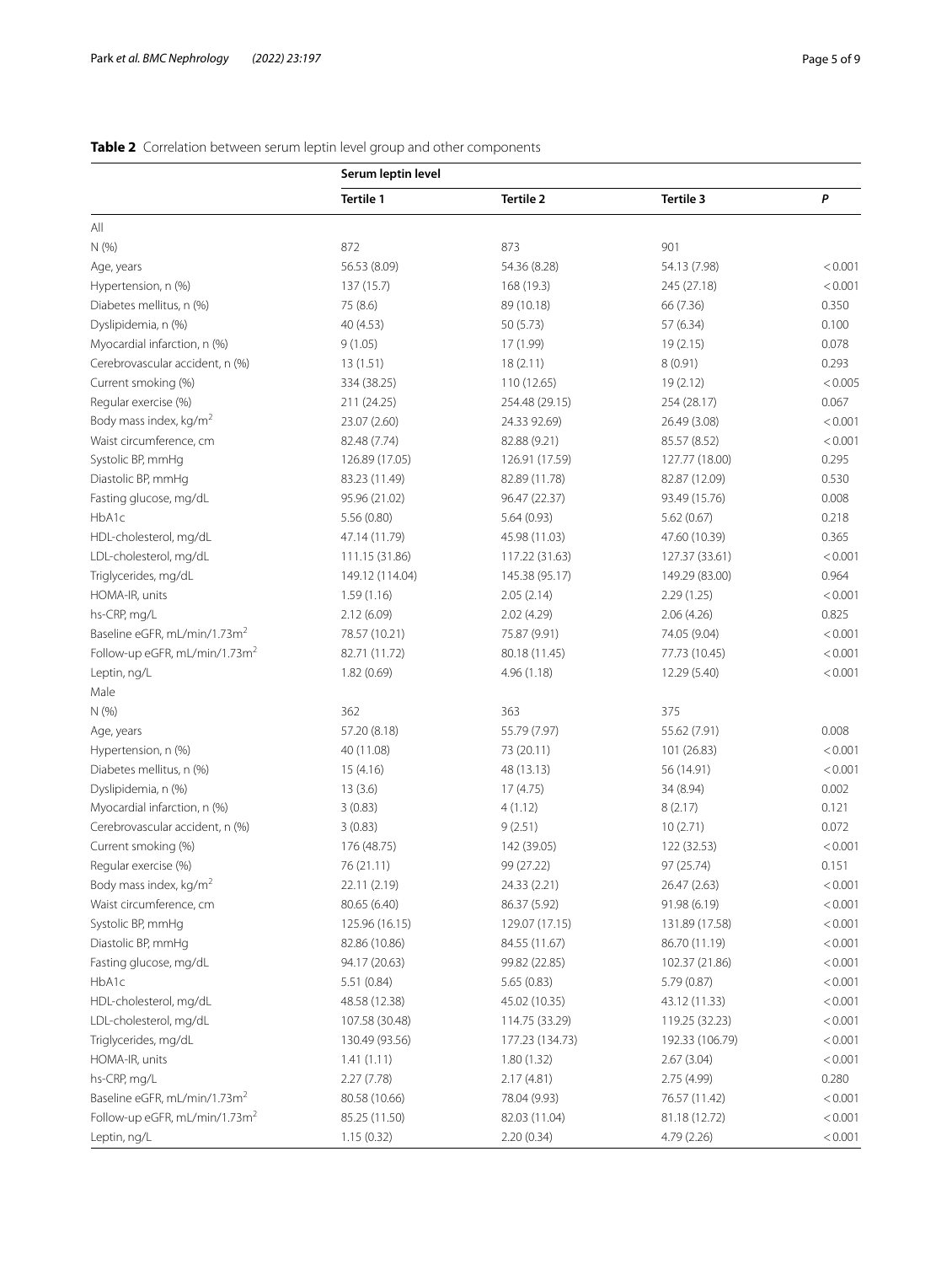## **Table 2** (continued)

| <b>IdDIE 2</b> (CONTINUED)      |                    |                  |                |         |  |
|---------------------------------|--------------------|------------------|----------------|---------|--|
|                                 | Serum leptin level |                  |                |         |  |
|                                 | <b>Tertile 1</b>   | <b>Tertile 2</b> | Tertile 3      | P       |  |
| Female                          |                    |                  |                |         |  |
| N(%                             | 510                | 510              | 526            |         |  |
| Age, years                      | 54.43 (8.49)       | 53.97 (8.06)     | 54.01 (7.98)   | 0.416   |  |
| Hypertension, n (%)             | 71(14)             | 120 (23.45)      | 145 (27.61)    | < 0.001 |  |
| Diabetes mellitus, n (%)        | 30 (5.88)          | 47 (9.22)        | 35 (6.56)      | 0.698   |  |
| Dyslipidemia, n (%)             | 18(3.6)            | 24 (4.75)        | 47 (8.94)      | 0.004   |  |
| Myocardial infarction, n (%)    | 6(1.22)            | 12(2.4)          | 12(2.32)       | 0.215   |  |
| Cerebrovascular accident, n (%) | 6(1.22)            | 6(1.2)           | 5(0.97)        | 0.703   |  |
| Current smoking (%)             | 9(1.78)            | 5(0.99)          | 8(1.52)        | 0.736   |  |
| Regular exercise (%)            | 145 (28.46)        | 156 (30.65)      | 147 (27.86)    | 0.825   |  |
| Body mass index, $kg/m2$        | 22.50 (2.24)       | 24.80 (2.47)     | 27.25 (3.01)   | < 0.001 |  |
| Waist circumference, cm         | 76.52 (7.18)       | 81.44 (7.28)     | 87.04 (8.17)   | < 0.001 |  |
| Systolic BP, mmHq               | 122.96 (17.29)     | 125.25 (17.57)   | 129.40 (17.77) | < 0.001 |  |
| Diastolic BP, mmHq              | 80.11 (11.92)      | 81.49 (11.87)    | 83.63 (11.81)  | < 0.001 |  |
| Fasting glucose, mg/dL          | 91.21 (18.06)      | 93.94 (20.41)    | 93.12 (14.55)  | 0.088   |  |
| HbA1c                           | 5.48(0.83)         | 5.59(0.77)       | 5.66(0.68)     | < 0.001 |  |
| HDL-cholesterol, mg/dL          | 48.71 (10.94)      | 47.52 (10.70)    | 47.44 (10.17)  | 0.055   |  |
| LDL-cholesterol, mg/dL          | 113.12 (28.76)     | 124.34 (33.71)   | 128.49 (34.78) | < 0.001 |  |

Triglycerides, mg/dL 110.03 (65.86) 142.41 (84.75) 150.23 (83.54) <0.001 HOMA-IR, units 1.58 (0.81) 1.96 (1.10) 2.41 (1.27) <0.001 hs-CRP, mg/L 1.51 (3.38) 1.51 (3.38) 1.83 (4.25) 2.12 (4.22) 0.017 Baseline eGFR, mL/min/1.73m<sup>2</sup> 75.41 (8.85) 74.40 (8.00) 73.85 (9.59) 73.85 (9.59) 0.005 Follow-up eGFR, mL/min/1.73m<sup>2</sup> 79.42 (11.28) 78.13 (9.63) 77.43 (10.80) 0.002 Leptin, ng/L 4.20 (1.22) 7.88 (1.08) 14.86 (5.74) <0.001

BP, blood pressure; HDL, high density lipoprotein; LDL, low density lipoprotein; TG, triglyceride; HOMA-IR, Homeostasis Model Assessment of Insulin

population-based study, higher plasma leptin levels were positively associated with CKD [[9\]](#page-7-8). Leptin has shown positive correlations with high C-reactive protein levels [[15\]](#page-7-13), as well as with insulin resistance  $[16]$  $[16]$ , which have been shown to be related to CKD [\[17,](#page-7-15) [18](#page-7-16)]. In the aspect of genetics, leptin gene expression is decreased in the adipose tissue of individuals with CKD, which may be a compensatory mechanism with regard to decreased clearance [\[19](#page-7-17)]. Moreover, infusion of recombinant leptin in rats triggered the development of focal glomerulosclerosis [\[20](#page-7-18)].

Resistance; hs-CRP, high sensitivity-C reactive protein; eGFR, estimated glomerular fltration rate

Values are expressed as mean (SD) or number (%)

The study has several strengths. This is the first and only cohort study to establish the associations between leptin and CKD. As a prospective cohort study, the causal relationship between leptin and CKD can be analogize through this study.

Meanwhile, several limitations of our study should also be considered. First, although this is a prospective cohort study, the follow-up interval of the participants is diverse and the median f/u interval is only 2.8 years long. And the sample size was small, especially for the women, which are insufficient to perform multivariable logistic regression analysis of various variables. Second, the representativeness of the background population is limited because the study only included middle-aged and older Korean adults living in rural areas. Hence, our results may not be generalizable to other populations, such as urban residents, groups with diferent lifestyles or diferent incidence trends of CKD, and those with a younger age. Third, a single assessment of leptin and creatinine levels may be susceptible to short-term variations, which could bias the results toward null.

There are several hypotheses supporting this result. First, leptin activates the sympathetic nervous system and causes chronic elevations in blood pressure which leads to renal dysfunction [[9\]](#page-7-8). Second, leptin induces natriuresis [[21](#page-7-19)] which increases the arterial pressure to maintain the sodium and water balance [[22](#page-7-20)]. Third, leptin, a cofactor in transforming growth factor-beta activation, promotes renal endothelial cell proliferation, and subsequently glomerulosclerosis [[20](#page-7-18), [23](#page-7-21), [24](#page-7-22)].

Our results were only statistically signifcant in men.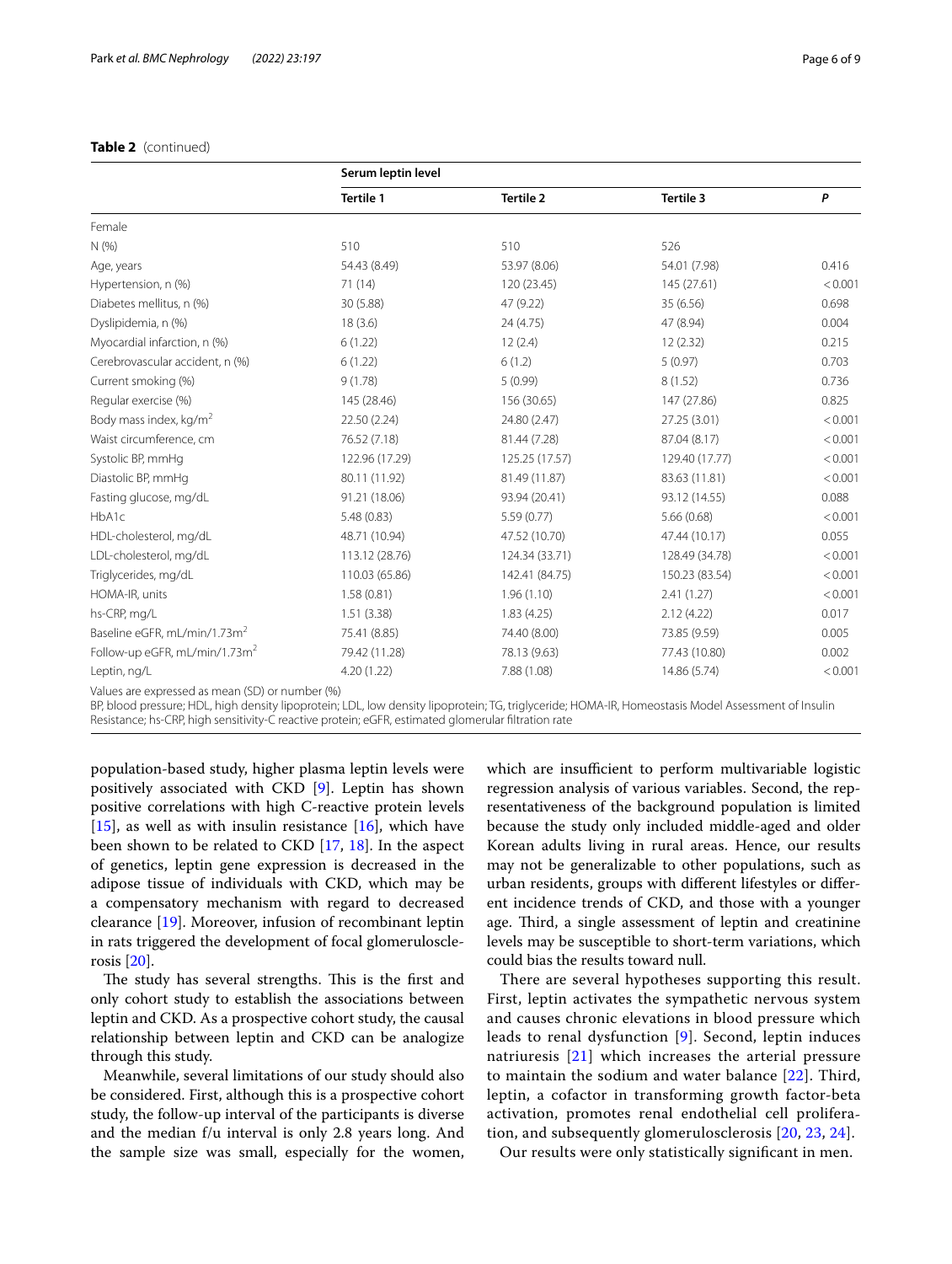| Serum leptin level                                                                                              | <b>Tertile 1</b> | Odds ratio (95% CI)  |                       |                      |             |  |
|-----------------------------------------------------------------------------------------------------------------|------------------|----------------------|-----------------------|----------------------|-------------|--|
|                                                                                                                 |                  | <b>Tertile 2</b>     | Tertile 3             | Odds ratio for trend | P for trend |  |
| All $(n = 2646)$                                                                                                |                  |                      |                       |                      |             |  |
| Serum leptin (ng/L)                                                                                             | < 3.09           | $3.09 - 7.23$        | > 7.23                |                      |             |  |
| No. of new-onset CKD                                                                                            | 14               | 26                   | 28                    |                      |             |  |
| Crude                                                                                                           | Reference        | $1.88(0.98 - 3.63)$  | $1.97(1.03 - 3.76)$   | $1.36(1.00 - 1.83)$  | 0.048       |  |
| Model 1                                                                                                         | Reference        | $2.25(1.16 - 4.37)$  | $2.44(1.27 - 4.71)$   | $1.50(1.11 - 2.03)$  | 0.009       |  |
| Model 2                                                                                                         | Reference        | $1.44(0.74 - 2.82)$  | $1.17(0.60 - 2.28)$   | $1.05(0.77 - 1.43)$  | 0.770       |  |
| Model 3                                                                                                         | Reference        | $1.62(0.83 - 3.19)$  | $1.41(0.72 - 2.78)$   | $1.15(0.34 - 1.57)$  | 0.394       |  |
| Men $(n = 1100)$                                                                                                |                  |                      |                       |                      |             |  |
| Serum leptin (ng/L)                                                                                             | < 1.68           | $1.68 - 2.87$        | $\geq$ 2.87           |                      |             |  |
| No. of new-onset CKD                                                                                            | $\mathcal{P}$    | 3                    | 13                    |                      |             |  |
| Crude                                                                                                           | Reference        | $1.50(0.25 - 9.03)$  | $6.46(1.45 - 28.83)$  | $2.95(1.41 - 6.18)$  | 0.004       |  |
| Model 1                                                                                                         | Reference        | $1.76(0.29 - 10.68)$ | $7.91(1.75 - 35.64)$  | $3.19(1.53 - 6.68)$  | 0.037       |  |
| Model 2                                                                                                         | Reference        | $1.17(0.19 - 7.21)$  | $3.53(0.76 - 16.30)$  | $2.13(1.00 - 4.53)$  | 0.049       |  |
| Model 3                                                                                                         | Reference        | $1.14(0.18 - 7.12)$  | $3.81 (0.82 - 17.77)$ | $2.25(1.05 - 4.85)$  | 0.037       |  |
| Women $(n=1546)$                                                                                                |                  |                      |                       |                      |             |  |
| Serum leptin (ng/L)                                                                                             | < 6.07           | $6.07 - 9.77$        | > 9.77                |                      |             |  |
| No. of new-onset CKD                                                                                            | 17               | 13                   | 20                    |                      |             |  |
| Crude                                                                                                           | Reference        | $0.76(0.37 - 1.58)$  | $1.14(0.59 - 2.21)$   | $1.08(0.76 - 1.52)$  | 0.667       |  |
| Model 1                                                                                                         | Reference        | $0.80(0.38 - 1.68)$  | $1.22(0.63 - 2.37)$   | $1.11(0.79 - 1.57)$  | 0.550       |  |
| Model 2                                                                                                         | Reference        | $0.70(0.33 - 1.46)$  | $0.91(0.47 - 1.80)$   | $0.96(0.68 - 1.37)$  | 0.829       |  |
| Model 3                                                                                                         | Reference        | $0.73(0.34 - 1.53)$  | $0.97(0.49 - 1.91)$   | $0.99(0.70 - 1.41)$  | 0.967       |  |
| Model 1: adjusted for age<br>Model 2: adjusted for baseline eGFR<br>Model 3: adjusted for age and baseline eGFR |                  |                      |                       |                      |             |  |

<span id="page-6-0"></span>

| <b>Table 3</b> Odds ratios for new-onset chronic kidney disease according to baseline serum leptin level |  |  |
|----------------------------------------------------------------------------------------------------------|--|--|
|----------------------------------------------------------------------------------------------------------|--|--|

Several leptin associated studies have also shown similar results according to sex diference. One study showed that a high leptin level independently predicted stroke in men but not in women [[25\]](#page-7-23). Increased baseline leptin levels are associated with an increased risk of diabetes in men but not in women among Japanese Americans [[26](#page-8-0)].

The role of sex based differences in the association between leptin and CKD still needs to be established; however, several suggestive pathophysiological clues have been reported.

First, leptin levels are higher in women than in men, suggesting an important biologic sex-specifc diference due to lipid distribution [\[27](#page-8-1)].

Second, there is a physiological sex diference. In animal studies, the rate of leptin transport over the blood– brain barrier or during intracellular signaling cascades difers according to sex [\[28\]](#page-8-2).

The role of leptin in mediating sympathetic nerve activation is well known. A previous study showed that infusions of leptin into rats increased the renal sympathetic nervous activity leading to CKD [[20\]](#page-7-18). In the transgenic skinny mouse, which overexpresses leptin, systolic blood pressure and urinary catecholamine excretion were elevated [\[15\]](#page-7-13). It is possible that women may have lower responses or are less sensitive to the actions of leptin in the central sympathetic nervous system  $[29]$  $[29]$  $[29]$  These could be one of the reasons why the correlation was shown only in men.

## **Conclusion**

In conclusion, higher plasma leptin levels are associated with the incidence of CKD, independent of traditional factors such as age, BMI, systolic blood pressure, smoking, regular exercise, and levels of serum fasting glucose, HDL-cholesterol, and hs-CRP. Our results suggest that leptin may partly explain the reported association between obesity and kidney disease. However, future experimental studies are needed to confirm our findings which were only significant in men.

#### **Abbreviations**

CKD: Chronic kidney disease; eGFR: Estimated glomerular fltration rate; ESRD: End stage renal disease; KDOQI: Kidney Disease Outcomes Quality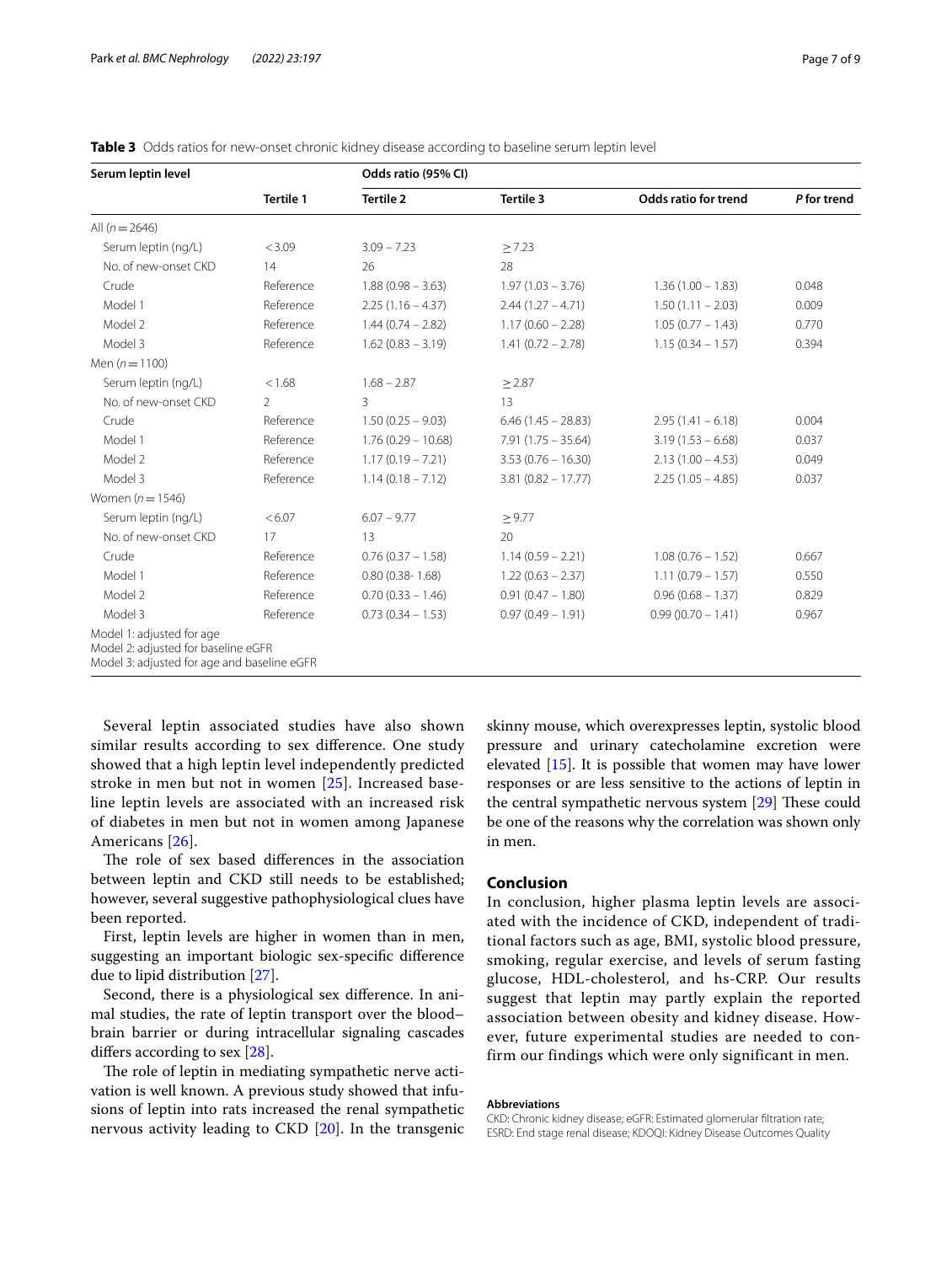Initiative; KoGES: Korean Genome and. Epidemiology Study; LDL: Low density lipoprotein; HDL: High density lipoprotein; TG: Triglycerides; hs-CRP: C-reactive protein; ORs: Odds ratios; Cis: Confdence intervals; BMI: Body mass index; SD: Standard deviation; HOMA-IR: Homeostasis Model Assessment of Insulin Resistance.

## **Supplementary Information**

The online version contains supplementary material available at [https://doi.](https://doi.org/10.1186/s12882-022-02795-7) [org/10.1186/s12882-022-02795-7](https://doi.org/10.1186/s12882-022-02795-7).

**Additional fle 1.** Supplement Table Odds ratios for new-onset chronic kidney disease according to baseline serum leptin level

**Additional fle 2.** STROBE Statement—Checklist of items that should be included in reports of cohort studies

**Additional fle 3.** Authorship form

#### **Authors' contributions**

Conceptualization: BTK, SBK, YCP, Data curation: SBK, SL, HL, Investigation: YCP, SL, YSK JMP, KH, Methodology: YCP, SL, HL, Supervision: BTK, SBK, YCP, Writing original draft: YCP, SL, Writing-review & editing: YCP, KWH, JK, ESC, THC, All authors read and approved the fnal manuscript.

## **Funding**

None.

#### **Availability of data and materials**

The data that support the findings of this study are available from the corresponding authors and the National Research Institute of Health of South Korea, but restrictions apply to the availability of these data, which were used under license for the current study and are not publicly available. Data are however available from the corresponding authors upon reasonable request and with permission of the National Research Institute of Health of South Korea. Further information is available at the KoGES website [[http://www.nih.](http://www.nih.go.kr/contents.es?mid=a50401010100) [go.kr/contents.es?mid](http://www.nih.go.kr/contents.es?mid=a50401010100)=a50401010100].

#### **Declarations**

#### **Ethics approval and consent to participate**

The present study protocol was reviewed and approved by the Institutional Review Board (IRB) of Yonsei University Wonju College of Medicine(YUWCM) (IRB No. 2020–02-0018). Also the requirement for written informed consent was waived by the IRB of YUWCM. This retrospective study relied on the data from the Korean Genome and Epidemiology Study (KoGES) from 2005 to 2012.

#### **Consent for publication**

Not applicable.

#### **Competing interests**

The authors declare that they have no competing interests.

#### **Author details**

<sup>1</sup> Department of Family Medicine, Wonju Severance Christian Hospital, Yonsei University, Wonju, Republic of Korea. <sup>2</sup> Department of Preventive Medicine, Yonsei University Wonju College of Medicine, Wonju, Republic of Korea. <sup>3</sup>Dept. of Family Medicine, CHA Bundang Medical Center, CHA University, Seongnam, Republic of Korea. <sup>4</sup> Department of Family Medicine, Gangnam Severance Hospital, Yonsei University, Seoul, Republic of Korea. <sup>5</sup> Department of Family Medicine, Seoul medical center, Seoul, Republic of Korea. <sup>6</sup>Theragen Bio Co., Ltd, Suwon, Republic of Korea. <sup>7</sup> Department of Family Practice and Community Health, Ajou University School of Medicine and Graduate School of Medicine, Suwon, Republic of Korea.

Received: 6 August 2020 Accepted: 20 April 2022 Published online: 26 May 2022

#### **References**

- <span id="page-7-0"></span>1. Tesauro M, Mascali A, Franzese O, Cipriani S, Cardillo C, Di Daniele N. Chronic kidney disease, obesity, and hypertension: the role of leptin and adiponectin. Int J Hypertens. 2012;2012: 943605.
- <span id="page-7-1"></span>2. Coresh J, Selvin E, Stevens LA, et al. Prevalence of chronic kidney disease in the United States. JAMA, J Am Med Assoc. 2007;298(17):2038–47.
- <span id="page-7-2"></span>3. Imai E, Horio M, Iseki K, et al. Prevalence of chronic kidney disease (CKD) in the Japanese general population predicted by the MDRD equation modified by a Japanese coefficient. Clin Exp Nephrol. 2007;11(2):156-63.
- <span id="page-7-3"></span>4. Zhang L, Zhang P, Wang F, et al. Prevalence and factors associated with CKD: a population study from Beijing. Am J Kidney Dis. 2008;51(3):373–84.
- <span id="page-7-4"></span>5. Kim S, Lim CS, Han DC, et al. The prevalence of chronic kidney disease (CKD) and the associated factors to CKD in urban Korea: a population-based crosssectional epidemiologic study. J Korean Med Sci. 2009;24(Suppl):S11-21.
- <span id="page-7-5"></span>6. Shin HS, Jung YS, Rim H. Relationship of serum bilirubin concentration to kidney function and 24-hour urine protein in Korean adults. BMC Nephrol. 2011;12:29.
- <span id="page-7-6"></span>7. National KF. K/DOQI clinical practice guidelines for chronic kidney disease: evaluation, classifcation, and stratifcation. Am J Kidney Dis. 2002;39(2 Suppl 1):S1-266.
- <span id="page-7-7"></span>8. Wannamethee SG, Tchernova J, Whincup P, et al. Plasma leptin: associations with metabolic, inflammatory and haemostatic risk factors for cardiovascular disease. Atherosclerosis. 2007;191(2):418–26.
- <span id="page-7-8"></span>Carlyle M, Jones OB, Kuo JJ, Hall JE. Chronic cardiovascular and renal actions of leptin: role of adrenergic activity. Hypertension. 2002;39(2 Pt 2):496–501.
- <span id="page-7-9"></span>10. Shankar A, Syamala S, Xiao J, Muntner P. Relationship between Plasma Leptin Level and Chronic Kidney Disease. International journal of nephrology. 2012;2012: 269532.
- <span id="page-7-10"></span>11. Kim JY, Ahn SV, Yoon JH, et al. Prospective study of serum adiponectin and incident metabolic syndrome: the ARIRANG study. Diabetes Care. 2013;36(6):1547–53.
- 12. Koh SB, Park JK, Yoon JH, et al. Preliminary report: A serious link between adiponectin levels and metabolic syndrome in a Korean nondiabetic population. Metabolism-Clinical and Experimental. 2010;59(3):333–7.
- <span id="page-7-11"></span>13. Koh SB, Yoon J, Kim JY, et al. Relationships between serum adiponectin with metabolic syndrome and components of metabolic syndrome in nondiabetic Koreans: ARIRANG study. Yonsei Med J. 2011;52(2):234–41.
- <span id="page-7-12"></span>14. Levey AS, Bosch JP, Lewis JB, Greene T, Rogers N, Roth D. A more accurate method to estimate glomerular fltration rate from serum creatinine: a new prediction equation. Modifcation of Diet in Renal Disease Study Group. *Annals of internal medicine.* 1999;130(6): 461–470.
- <span id="page-7-13"></span>15. Shamsuzzaman AS, Winnicki M, Wolk R, et al. Independent association between plasma leptin and C-reactive protein in healthy humans. Circulation. 2004;109(18):2181–5.
- <span id="page-7-14"></span>16. Zimmet PZ, Collins VR, de Courten MP, et al. Is there a relationship between leptin and insulin sensitivity independent of obesity? A population-based study in the Indian Ocean nation of Mauritius. Mauritius NCD Study Group. *Int J Obes Relat Metab Disord.* 1998;22(2): 171–177.
- <span id="page-7-15"></span>17. Chen J, Muntner P, Hamm LL, et al. Insulin resistance and risk of chronic kidney disease in nondiabetic US adults. J Am Soc Nephrol. 2003;14(2):469–77.
- <span id="page-7-16"></span>18. Fox ER, Benjamin EJ, Sarpong DF, et al. The relation of C–reactive protein to chronic kidney disease in African Americans: the Jackson Heart Study. BMC Nephrol. 2010;11:1.
- <span id="page-7-17"></span>19. Nordfors L, Lonnqvist F, Heimburger O, Danielsson A, Schalling M, Stenvinkel P. Low leptin gene expression and hyperleptinemia in chronic renal failure. Kidney Int. 1998;54(4):1267–75.
- <span id="page-7-18"></span>20. Wolf G, Hamann A, Han DC, et al. Leptin stimulates proliferation and TGF-beta expression in renal glomerular endothelial cells: potential role in glomerulosclerosis [seecomments]. Kidney Int. 1999;56(3):860–72.
- <span id="page-7-19"></span>21. Jackson EK, Li P. Human leptin has natriuretic activity in the rat. Am J Physiol. 1997;272(3 Pt 2):F333-338.
- <span id="page-7-20"></span>22. Hall JE, Mizelle HL, Hildebrandt DA, Brands MW. Abnormal pressure natriuresis. A cause or a consequence of hypertension? *Hypertension.* 1990;15(6 Pt 1): 547–559.
- <span id="page-7-21"></span>23. Wolf G, Ziyadeh FN. Leptin and renal fbrosis. Contrib Nephrol. 2006;151:175–83.
- <span id="page-7-22"></span>24. Wolf G, Chen S, Han DC, Ziyadeh FN. Leptin and renal disease. Am J Kidney Dis. 2002;39(1):1–11.
- <span id="page-7-23"></span>25. Soderberg S, Stegmayr B, Stenlund H, et al. Leptin, but not adiponectin, predicts stroke in males. J Intern Med. 2004;256(2):128–36.